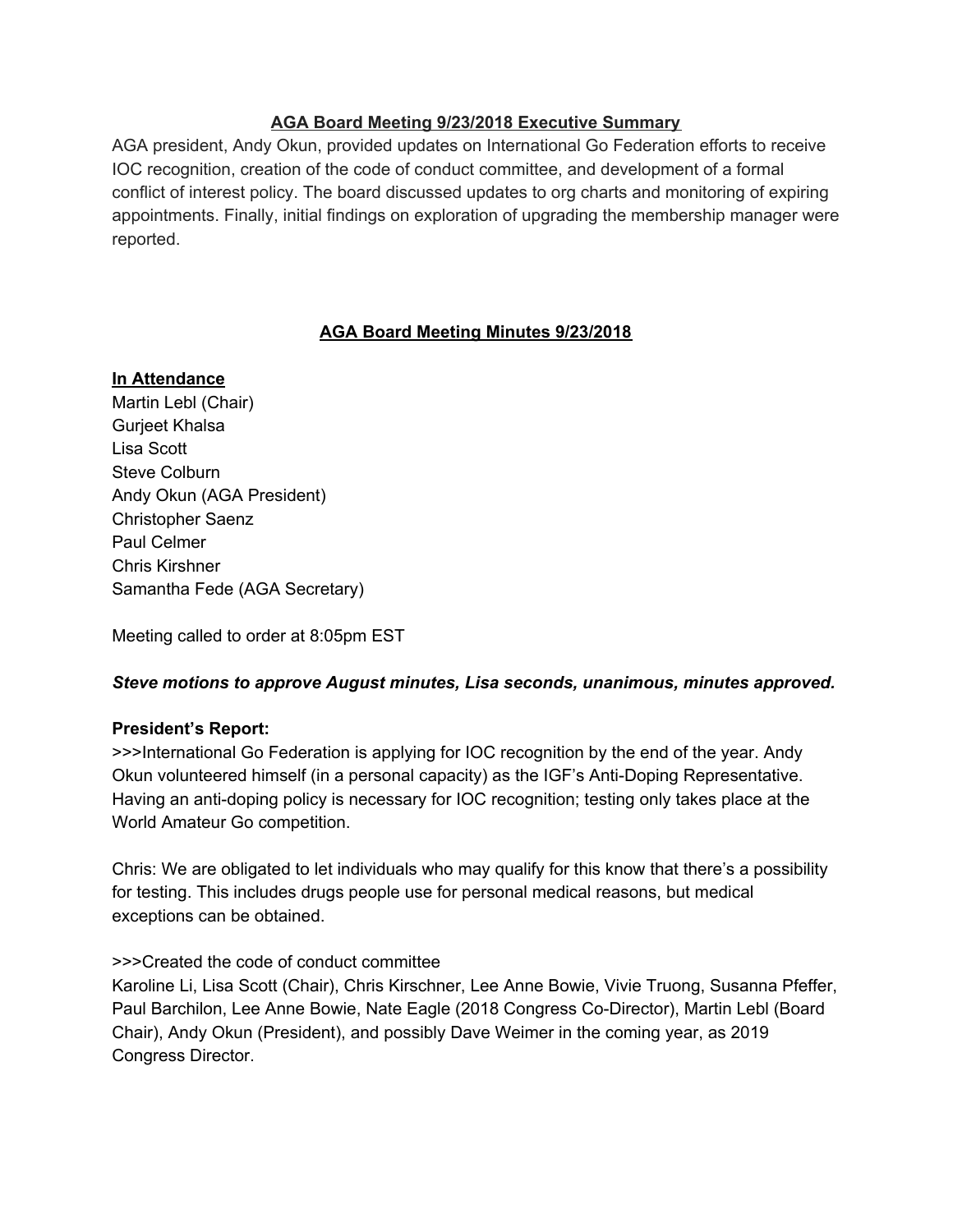>>>Working on the paperwork for starting the investments per last meeting's decision. Discussion of a formal conflict of interest policy.

Chris: The IRS really wants us to have COI policies so I used their example to create one for our local organization, so I think doing a similar thing for the AGA would make sense.

Andy: I thought I would talk to our non-profit attorney if it's necessary for us to have a COI policy, if it would help us in cases like we've had, and if this boilerplate is a good option.

Steve: What if we have a COI discussion in our board meeting minutes (a few years ago) that could be in conflict? Would this apply retroactively?

Chris: This would supercede older policies.

Lisa: I think it was a discussion, but not a formal policy.

Steve: There was a bylaws policy from that time, including a COI policy.

Lisa: The current bylaws say that there may be additional COI documentation.

Andy: We specifically have a board policy that allows some COIs (such as book company owners can be on the board).

Chris: And that COIs are disclosed, and that the other board members don't object.

Andy: The IRS's policy on COIs for non-profits have to do with making sure donors are secure in knowing donations don't go to private companies.

#### **Implementing the new bylaws**:

>>>COI policy put on hold until feedback from the non-profit lawyer.

>>>Definition of Corporate Officers: minimum needs to be President, Secretary, Treasurer, Executive VP. Other VPs don't need to be on this list, but could be. Individuals who are corporate officers are covered by corporate insurance.

Steve: Is this in the bylaws?

Martin: Any new ones would have to be approved by the board.

Chris: The bylaws say that the board may designate the additional individuals as officers. The main issue is insurance. It's not a big issue, but we do pay for that. Some people are concerned about that.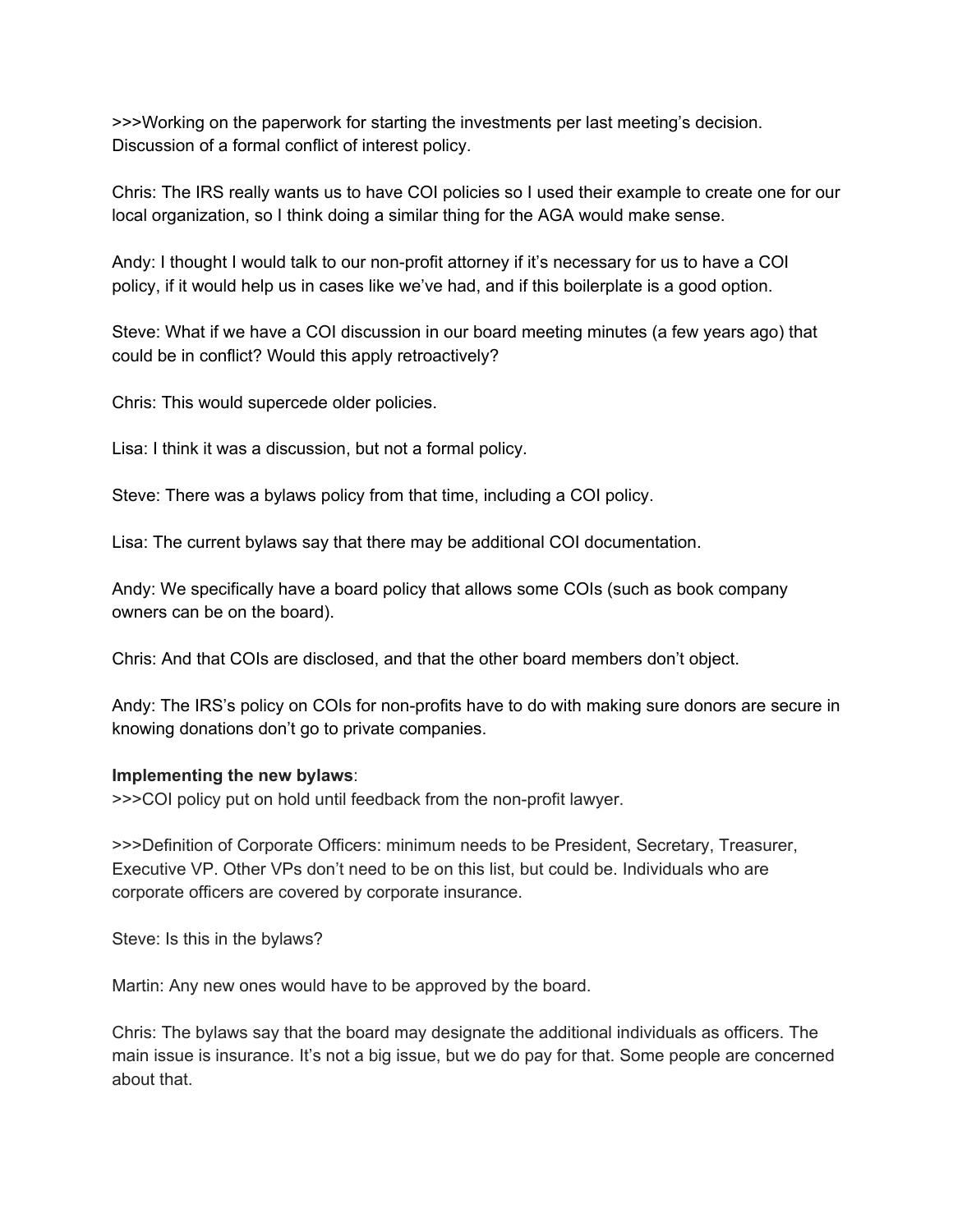Gurujeet: Can we solve the insurance question without making people corporate officers?

Chris: Probably, but probably it would cost more. I'm not sure. Right now we have an Officers and Directors policy. So I don't know if the rates would be increased with more VPs included as officers. We can check into that, but I kind of think it wouldn't cost more, unless we added 100 people.

Gurujeet: Where are the VPs defined if not in the bylaws?

Lisa: We have two hierarchies of the organization online that are somewhat out of date. Maybe we can update those before deciding on this.

Steve: There are three different locations, including a definitions document. I've asked Andy to decide which is the right one.

Lisa: Maybe we can ask Andy to work on this or form a committee to work on over the next couple of months so that we can make an informed decision.

Steve: You also mentioned an officer's document?

Lisa: It's an old document that lists the individuals who at the time were in those positions, but most of those positions don't exist right now. It was not intended to be proscriptive.

Steve: Most of these are not listed on our website, but there are still some openings.

Christopher: There isn't a lot of literature on expectations for any of these corporate VPs and regional representatives and I think it would be useful to have for people in the future who might be interested in serving.

Lisa: I agree.

Steve: I would encourage people to read the descriptions on the org charts on the website. But it is sort of out of date.

Christopher: Especially if there are different hierarchies, so that we can identify why there are two or combine them if they're not necessary.

Steve: Right, that's why we're trying to combine things.

[cross-talk]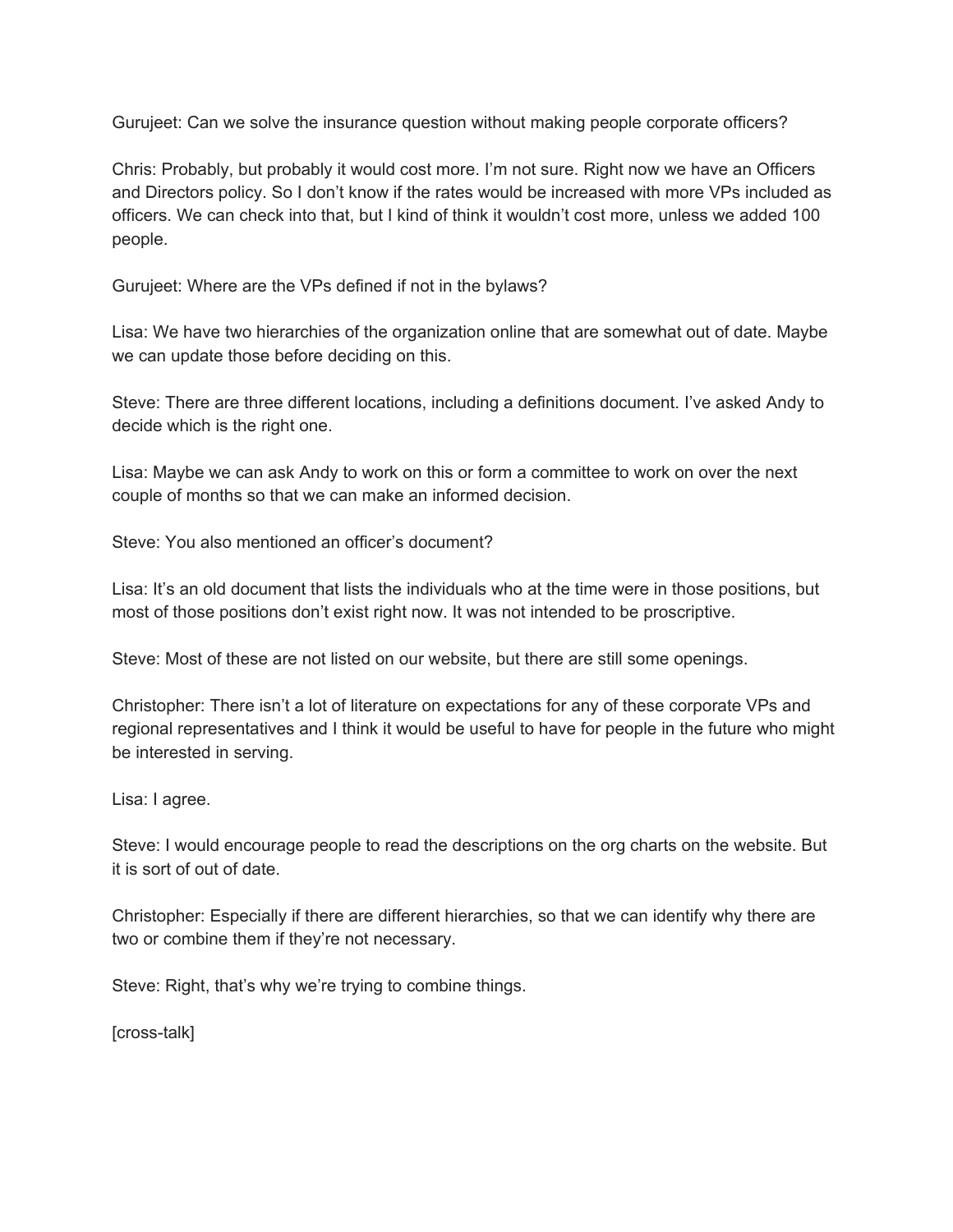>>>Appointments to committees: terms of service. The current bylaws have a statement that appointments end after 2 years if they aren't renewed. [Chris] would like us to have a document with those re-appointment dates. So we have a reminder to do it.

Gurujeet: Maybe if we're redoing these charts, it would make sense to get this aligned to a cycle so that we can do this en masse.

Lisa: But not coinciding with the new board.

Chris: I think doing it staggered is important for continuity and not having the board take on all of the renewals at once.

Lisa: Plus, the dates will get off if people leave early.

Steve: The committee appointments aren't necessarily done at the board level anyway. I think these appointment dates and expirations should be publicly available.

Chris: We need reminders. Plus it's a good opportunity to review progress over 2 years. And it should be staggered so there's not more than 1-3 each time.

Lisa: How many are there who would need to go through this process?

Chris: Do you have a list, Andy?

Andy: Only a tentative list.

Chris: It would be VPs, coordinators, etc.

Martin: Maybe 2 dozen?

[cross-talk]

Martin: Maybe Samantha can keep a list of this.

Samantha: Sure, I'll just need an initial list.

Chris: We can do this by pre-publishing our agendas in advance.

Lisa: I think this could cause issues. I think we should just do a list of renewals.

[cross-talk]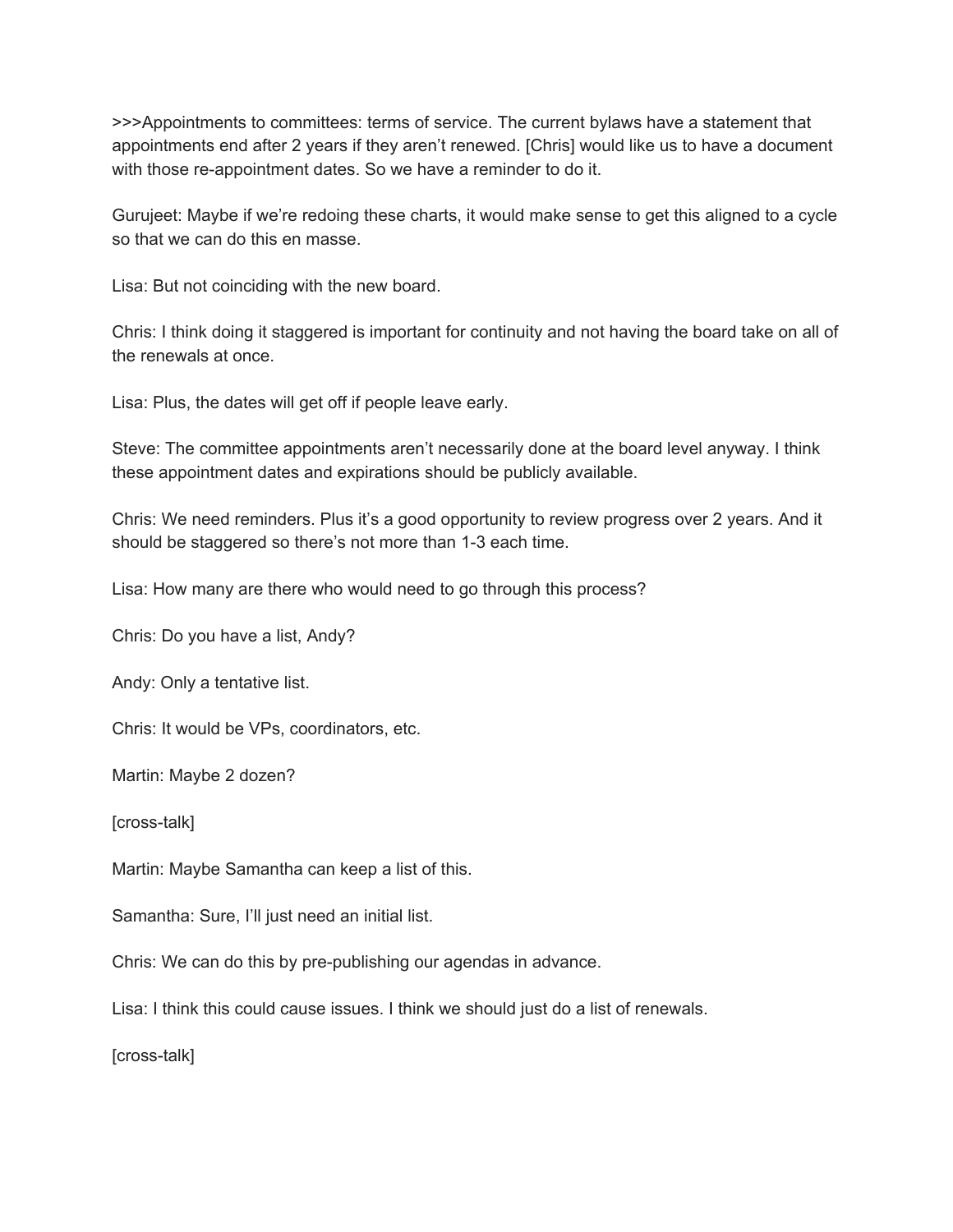Steve: These things are on the website already. The problem is agendas not coming out before a few days in advance.

Chris: Yes, I think we need them 30 months in advance.

Steve: It will be confusing if we have that much blank information.

Lisa: I do think we need to post in advance further than the meetings we have scheduled (2-3 months). Let's take what we want the AGA governance section of the website to look like to a discussion over email.

Steve: There has not been guidance on this section of the website before.

[cross-talk]

### **Discuss progress on membership manager fix, if any:**

Martin: Have we had any progress? Do we have a time estimate?

Steve: No. I've been in discussion with the volunteer who was in charge, who hasn't had time to work on it. I'm reaching out to other volunteers and now moving forward I'll be able to be involved also. I know this is a top priority and I would ask for positivity for these type of issues in the future.

Chris: What sort of expertise is needed for this?

Steve: Minimum- PHP knowledge, probably above average because they're coming in blind.

Chris: How many hours of work is involved?

Steve: It could be 1-5 hours, but it's look at the logs, troubleshoot, repeat. I don't know the total time commitment. But, I'm not a programmer, I'm IT. It's almost impossible to come up with a timeline.

Paul: Was another notification going out to the membership?

Andy: I agreed last meeting to release something in the EJ but I thought we were about to get a fix so I didn't. We're working on it now. I'd like to pass on our gratitude to Charles for working on this.

*Chris: I motion to express our gratitude to Charles for dealing with this emergency. Paul seconds, unanimous, passes.*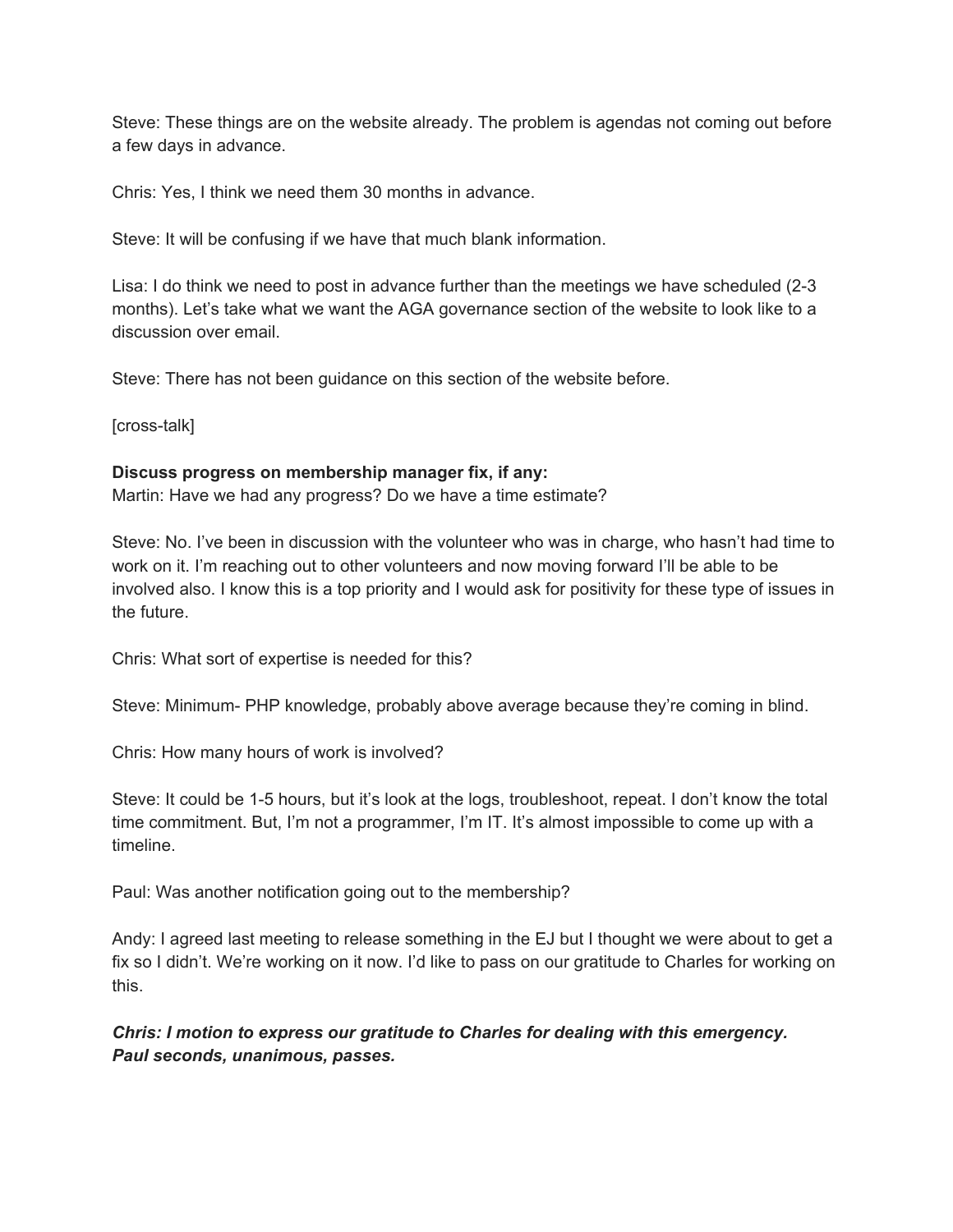Steve: There are a lot of continuing issues that others are involved in as well as Charles. We should try to have people cross-trained, and have backups.

## **Update on research of membership manager COTS alternatives (Gurujeet):**

After last meeting, Chris and I [Gurujeet] have been looking at commercial options, not just COTS, for membership. We've honed in on one option, but still happy to hear about others. They often have different specialities. For example, some focus on fitness clubs. The one we're looking at mirrors our structure, a central structure with chapters/clubs underneath that. Our impression is that they have good responsiveness and technical support. In addition to standard payment, there's also functionality for chapters and tournaments to manage registration etc. We're not in an evaluation phase yet, we'd need specific requirements to evaluate against. I'd like to see people like Gary and Ted involved as well. I'd like us to read more information and evaluate the features.

Martin: Are there automatic database population tools to port our existing data over?

Gurujeet: They would custom write us a module, probably through an API.

Chris: There's still more info we need, but we're not there yet.

Steve: It sure sounds like you're in an evaluation phase.

Gurujeet: Not yet, because we don't have a formal requirements list.

Steve: In the past, we wasted 13k trying to get someone to build a custom website, and we got nothing. Why are we looking for a new system to replace our current system?

Gurujeet: Well in addition to the issues we've been having, I think the additional functionality could be useful to chapters and the organization.

Steve: Have you asked any operations people about this? Because I haven't heard any complaints about our current system.

Gurujeet: I've been talking to Ted Terpstra, Gary Smith, Paul Celmer.

Steve: Are we trying to do those other functionalities now anyway? Or are there things we'd tried to do but couldn't because of functionality limitations?

Gurujeet: Well no, because we didn't have the functionalities available.

Martin: Well, chapters have to make their own websites now, and don't have the option to mail to non-chapter members in the state or local area. This new membership manager would help with that.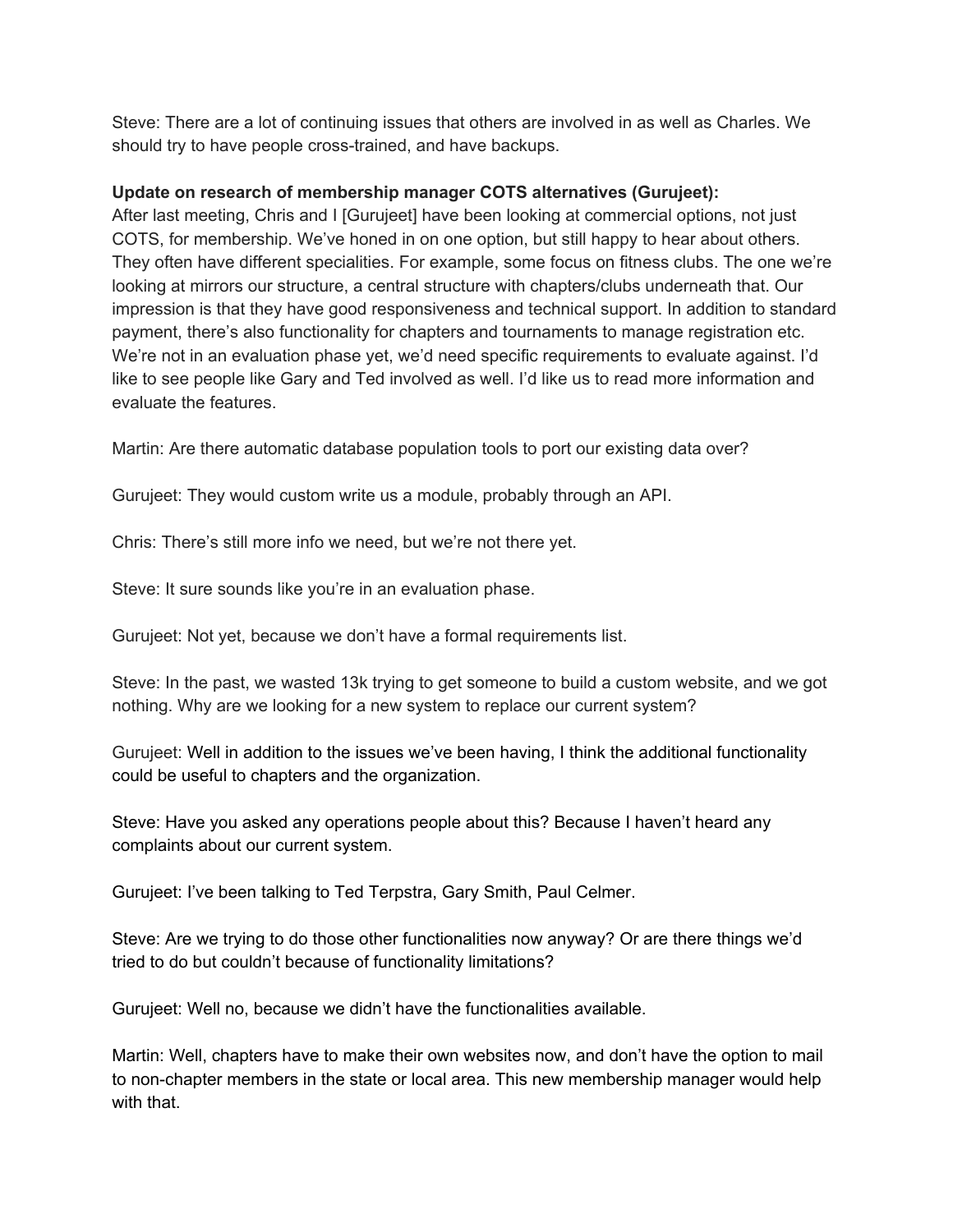Lisa: I have a problem with that idea. Just because I'm in an area doesn't mean I want to get email from any chapter head. We'd need a policy to allow for this, but generally, we shouldn't because it's a privacy violation.

Martin: Plus there's new functionality available now compared to 10 years ago [when the past issue Steve brought up occurred].

Gurujeet: I'm surprised there's so much resistance to this [looking at a new membership manager]

Steve: Well first we need to know what we're looking for in the future. We need to define our requirements.

Lisa: It might be fun/nice to look at what's out there but it's not a good use of time to just look around. I don't want us to waste our time before we know what we're looking for.

### [Steve left meeting]

Chris: Steve is our systems manager, but he's under-resourced. So he has to spend a lot of time finding resources. I'd like him to be able to just devote the time to systems management, not as much scrambling for resources. I think it's a good idea to evaluate our system and what we need every 10 years, like with the bylaws.

Lisa: We haven't discussed what this costs yet.

Gurujeet: Well the different systems have different prices, but \$400/month for maintenance. \$5000/year. Our current system is insecure, and not updated, and we don't have features.

Lisa: We did update our security recently. My resistance is just that I'm concerned about how we're approaching it. But Steve had to leave the call so he can't really answer well.

Chris: The problem is that we, particularly Steve, have been trying to deal with this and have been unable to make progress.

Andy: For an organization of our size, it may be a lot of money but I think it could be very helpful. I think we could spend that money on this well.

Lisa: One, we could put that money towards the problem by paying our current volunteers to work on it, rather than outsourcing. Two, both Steve and Andrew should have been involved in the beginning of this conversation because they're the ones who are actually working with the system so they could help make a list of requirements.